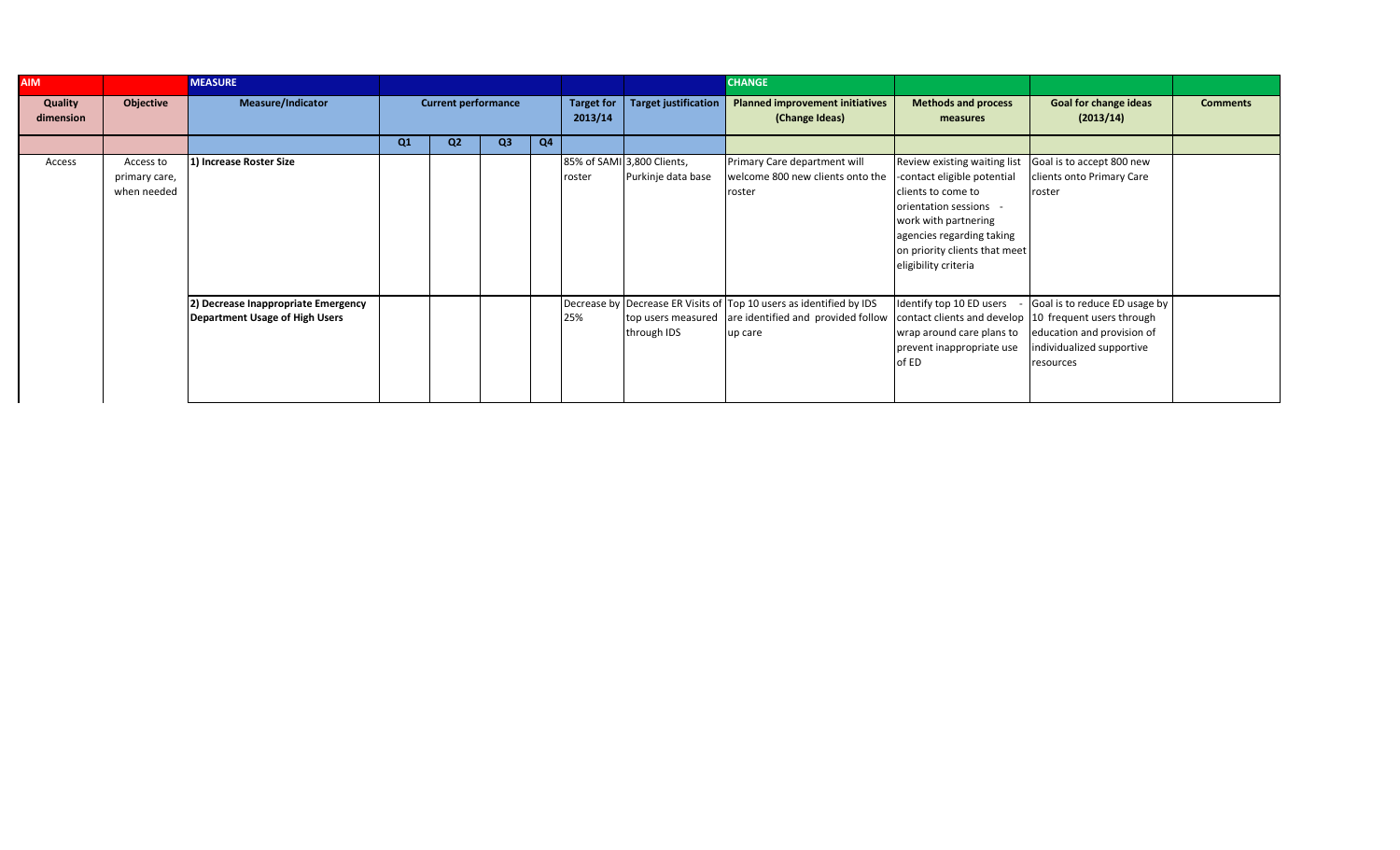| <b>AIM</b>           |           |                                                                                                                 |    |                            |    |    |                              | <b>CHANGE</b>               |                                                                                                                                                                                                                                                                                                                                                                                                                                                                                                                                                                                                                                          |                                                                                                                                                                                                                                                                                                                                                                                                      |                                                                                                                                           |                 |
|----------------------|-----------|-----------------------------------------------------------------------------------------------------------------|----|----------------------------|----|----|------------------------------|-----------------------------|------------------------------------------------------------------------------------------------------------------------------------------------------------------------------------------------------------------------------------------------------------------------------------------------------------------------------------------------------------------------------------------------------------------------------------------------------------------------------------------------------------------------------------------------------------------------------------------------------------------------------------------|------------------------------------------------------------------------------------------------------------------------------------------------------------------------------------------------------------------------------------------------------------------------------------------------------------------------------------------------------------------------------------------------------|-------------------------------------------------------------------------------------------------------------------------------------------|-----------------|
| Quality<br>dimension | Objective | Measure/Indicator                                                                                               |    | <b>Current performance</b> |    |    | <b>Target for</b><br>2013/14 | <b>Target justification</b> | <b>Planned improvement initiatives</b><br>(Change Ideas)                                                                                                                                                                                                                                                                                                                                                                                                                                                                                                                                                                                 | <b>Methods and process</b><br>measures                                                                                                                                                                                                                                                                                                                                                               | <b>Goal for change ideas</b><br>(2013/14)                                                                                                 | <b>Comments</b> |
|                      |           |                                                                                                                 | Q1 | Q2                         | Q3 | Q4 |                              |                             |                                                                                                                                                                                                                                                                                                                                                                                                                                                                                                                                                                                                                                          |                                                                                                                                                                                                                                                                                                                                                                                                      |                                                                                                                                           |                 |
|                      |           | 3) Percent of clients able to see a<br>doctor or nurse practitioner on the<br>same day or next day, when needed |    |                            |    |    | 75%                          |                             | 1) Understand demand for care<br>and supply (capacity)<br>-Develop<br>a plan for redistributing workload<br>to meet demand<br>-Develop a plan to monitor<br>provider client loads monthly<br>- Identify the number of providers<br>and appointment needed to meet<br>daily demand<br>-Adjust provider/staffing hours to<br>match demand pattern<br>Manage variation in demand<br>(e.g., guide pre-booked<br>appointments to days that tend to<br>have more supply then demand)<br>Make sure to" do today's work<br>today" after eliminating back log<br>-Develop a plan to continuously<br>measure supply and demand for<br>appointments | Use our data sources to<br>measure care accessed by<br>clients annually (demand)<br>and divide by planned<br>supply of appointments by<br>care team:<br>-% of providers measuring<br>number of appointments<br>per day<br>-% of providers reporting<br>3rd next available<br>appointment<br>% of patients/ clients<br>responding positively to<br>survey regarding access to<br>same day appointment | Goal is for panel equation (<br>ratio of annual demand to<br>supply) to be reviewed by<br>100% of providers in primary<br>care department |                 |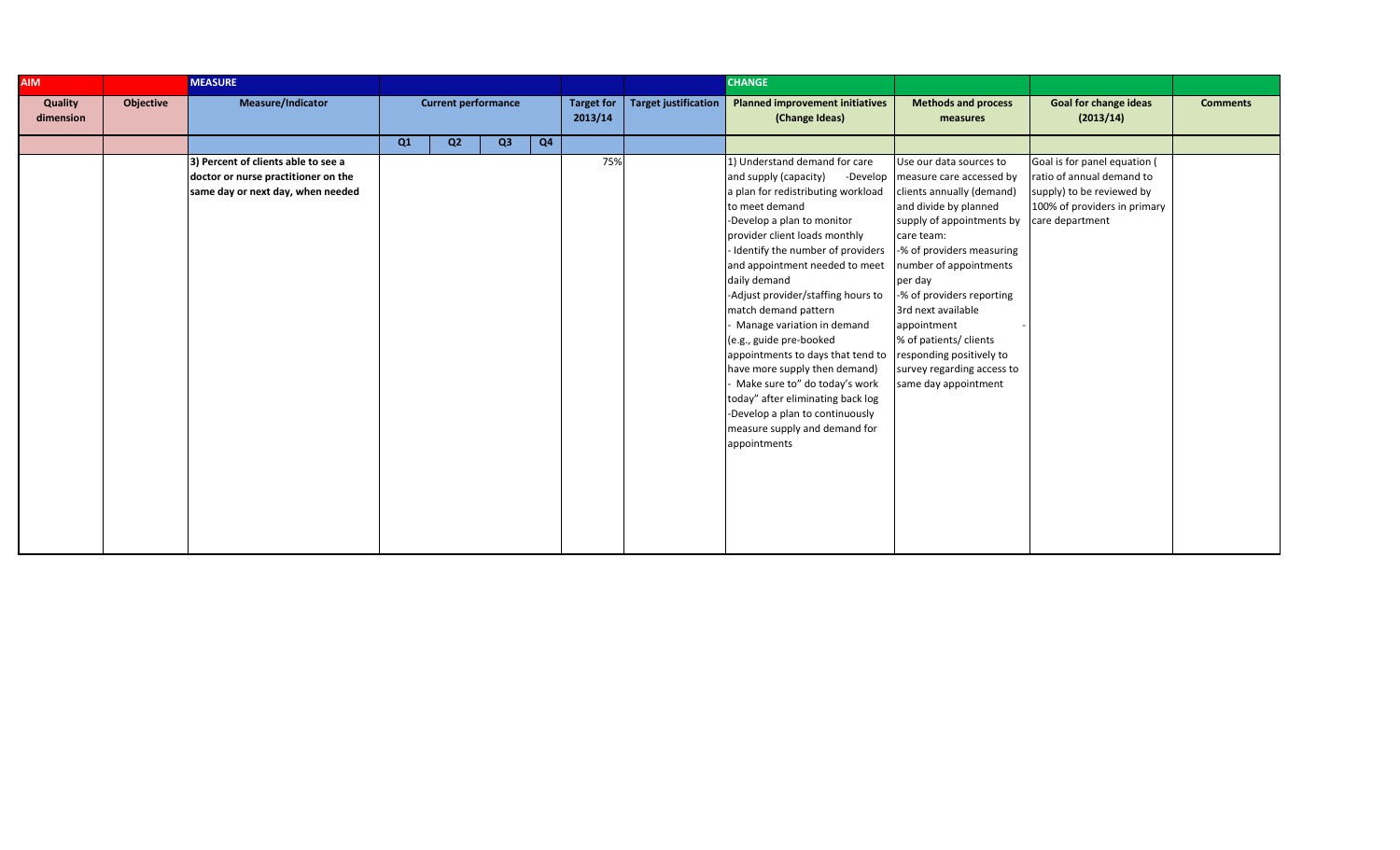| <b>AIM</b>                  |           | <b>MEASURE</b>    |    |                            |    |    |                              |                             | <b>CHANGE</b>                                                                                                                                                                                                                                                                                                                                                                                                                                                                                |                                                                                                                                                                                                                                                       |                                                                                                                      |                 |
|-----------------------------|-----------|-------------------|----|----------------------------|----|----|------------------------------|-----------------------------|----------------------------------------------------------------------------------------------------------------------------------------------------------------------------------------------------------------------------------------------------------------------------------------------------------------------------------------------------------------------------------------------------------------------------------------------------------------------------------------------|-------------------------------------------------------------------------------------------------------------------------------------------------------------------------------------------------------------------------------------------------------|----------------------------------------------------------------------------------------------------------------------|-----------------|
| <b>Quality</b><br>dimension | Objective | Measure/Indicator |    | <b>Current performance</b> |    |    | <b>Target for</b><br>2013/14 | <b>Target justification</b> | <b>Planned improvement initiatives</b><br>(Change Ideas)                                                                                                                                                                                                                                                                                                                                                                                                                                     | <b>Methods and process</b><br>measures                                                                                                                                                                                                                | <b>Goal for change ideas</b><br>(2013/14)                                                                            | <b>Comments</b> |
|                             |           |                   | Q1 | Q2                         | Q3 | Q4 |                              |                             |                                                                                                                                                                                                                                                                                                                                                                                                                                                                                              |                                                                                                                                                                                                                                                       |                                                                                                                      |                 |
|                             |           |                   |    |                            |    |    |                              |                             | 2) Backlog reduction<br>-Distinguish between good and bad measuring backlog<br>backlog<br>-Develop a plan to reduce the bad<br>backlog (e.g., add additional<br>appointments temporarily)<br>-Develop a communication plan<br>-Set Beginning and End dates<br>- Plan for staffing support<br>-develop plans for any additional<br>needs while reducing backlog<br>-Display wait-time data<br>-Protect providers with short wait<br>times- don't fill their schedules up<br>with others' work | # of Providers that are<br>-% of providers that have<br>had education sessions on<br>access and backlog<br>- % of providers with time<br>to third next available<br>appointment at 0 or 1<br>- % of providers completed<br>backlog plan by March 2014 | 90% of providers in<br>organization will have<br>common definition of good<br>and bad backlog                        |                 |
|                             |           |                   |    |                            |    |    |                              |                             | 3) Monitor client feedback through Add question to current<br>client experience survey                                                                                                                                                                                                                                                                                                                                                                                                       | client experience survey<br>regarding perception of<br>receiving a visit to primary<br>care within the same day as same day as required<br>required                                                                                                   | Goal is to collect baseline<br>data regarding clients<br>perception of receiving visit<br>to primary care within the |                 |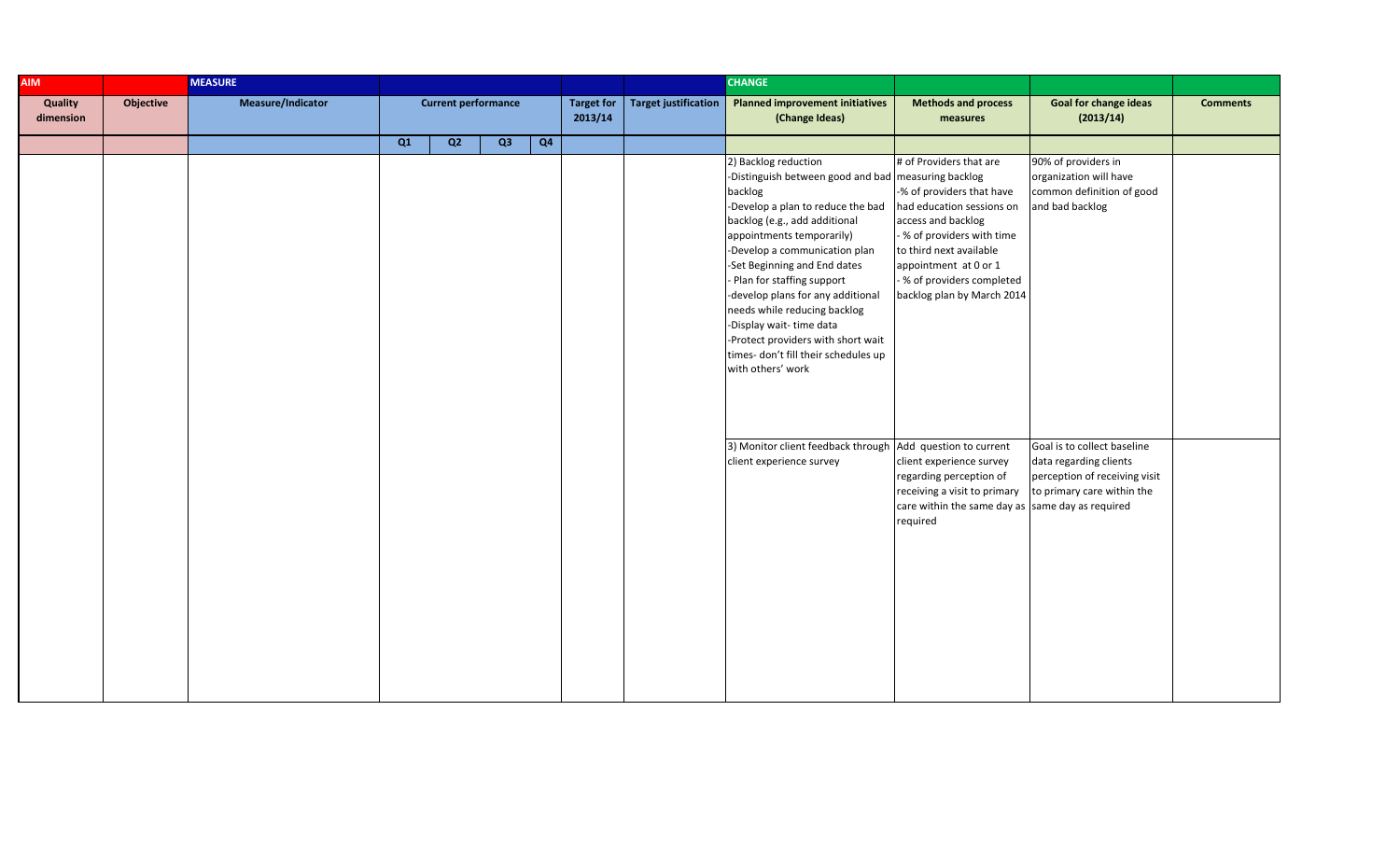| <b>AIM</b>           |                                                                                                             | <b>MEASURE</b>                                                                                                                                                 |    |                            |    |                |                              |                                                                                                            | <b>CHANGE</b>                                                                                                |                                                                                                                                                                                  |                                                                                                                                                                      |                 |
|----------------------|-------------------------------------------------------------------------------------------------------------|----------------------------------------------------------------------------------------------------------------------------------------------------------------|----|----------------------------|----|----------------|------------------------------|------------------------------------------------------------------------------------------------------------|--------------------------------------------------------------------------------------------------------------|----------------------------------------------------------------------------------------------------------------------------------------------------------------------------------|----------------------------------------------------------------------------------------------------------------------------------------------------------------------|-----------------|
| Quality<br>dimension | Objective                                                                                                   | Measure/Indicator                                                                                                                                              |    | <b>Current performance</b> |    |                | <b>Target for</b><br>2013/14 | <b>Target justification</b>                                                                                | <b>Planned improvement initiatives</b><br>(Change Ideas)                                                     | <b>Methods and process</b><br>measures                                                                                                                                           | <b>Goal for change ideas</b><br>(2013/14)                                                                                                                            | <b>Comments</b> |
|                      |                                                                                                             |                                                                                                                                                                | Q1 | Q <sub>2</sub>             | Q3 | Q <sub>4</sub> |                              |                                                                                                            |                                                                                                              |                                                                                                                                                                                  |                                                                                                                                                                      |                 |
|                      | Identify current<br>services and<br>program needs<br>for senior<br>communities.                             | Inventory of programs/services that are<br>deliberate in promoting senior<br>populations to stay healthy, active and<br>well-connected with others.            |    |                            |    |                | Establish<br>baseline        | To be determined                                                                                           | Inventory of senior programs and<br>services to identify current<br>utilization, effectiveness and<br>needs. | programs/services.<br>Develop survey to elicit<br>utilization and needs<br>regarding<br>programs/services for<br>senior populations.                                             | Develop inventory of known Goal is to develop inventory<br>and survey to gain a better<br>understand of senior<br>population needs.                                  |                 |
| Client-centred       | Receiving and<br>utilizing<br>feedback<br>regarding client<br>experience with<br>the primary<br>health care | Client engagement: How often are you<br>involved to the extent that you want to<br>be in decisions related to your care?<br>Opportunity to ask questions: When |    |                            |    |                | 98%<br>Establish             | Based on feedback<br>received from<br>previous client<br>experience survey<br>esponses<br>To be determined | Monitor client feedback through<br>Client experience survey                                                  | Review existing client<br>experience survey<br>questions dealing with<br>involvement in decisions,<br>opportunity to ask<br>questions and spending<br>enough time with provider. | Goal is to collect data<br>regarding clients perception<br>of involvement in decisions,<br>opportunity to ask questions<br>and spending enough time<br>with provider |                 |
|                      | organization.                                                                                               | you see your doctor or nurse<br>practitioner, how often do they or<br>someone else in the office encourage<br>you to ask questions?                            |    |                            |    |                | baseline                     |                                                                                                            |                                                                                                              | Revise questions as needed.                                                                                                                                                      |                                                                                                                                                                      |                 |
|                      |                                                                                                             | Having enough time: When you see<br>your doctor or nurse practitioner, how<br>often do they or someone else in the<br>office spend enough time with you?       |    |                            |    |                |                              | 95% Based on feedback<br>received from<br>previous client<br>experience survey<br>esponses                 |                                                                                                              |                                                                                                                                                                                  |                                                                                                                                                                      |                 |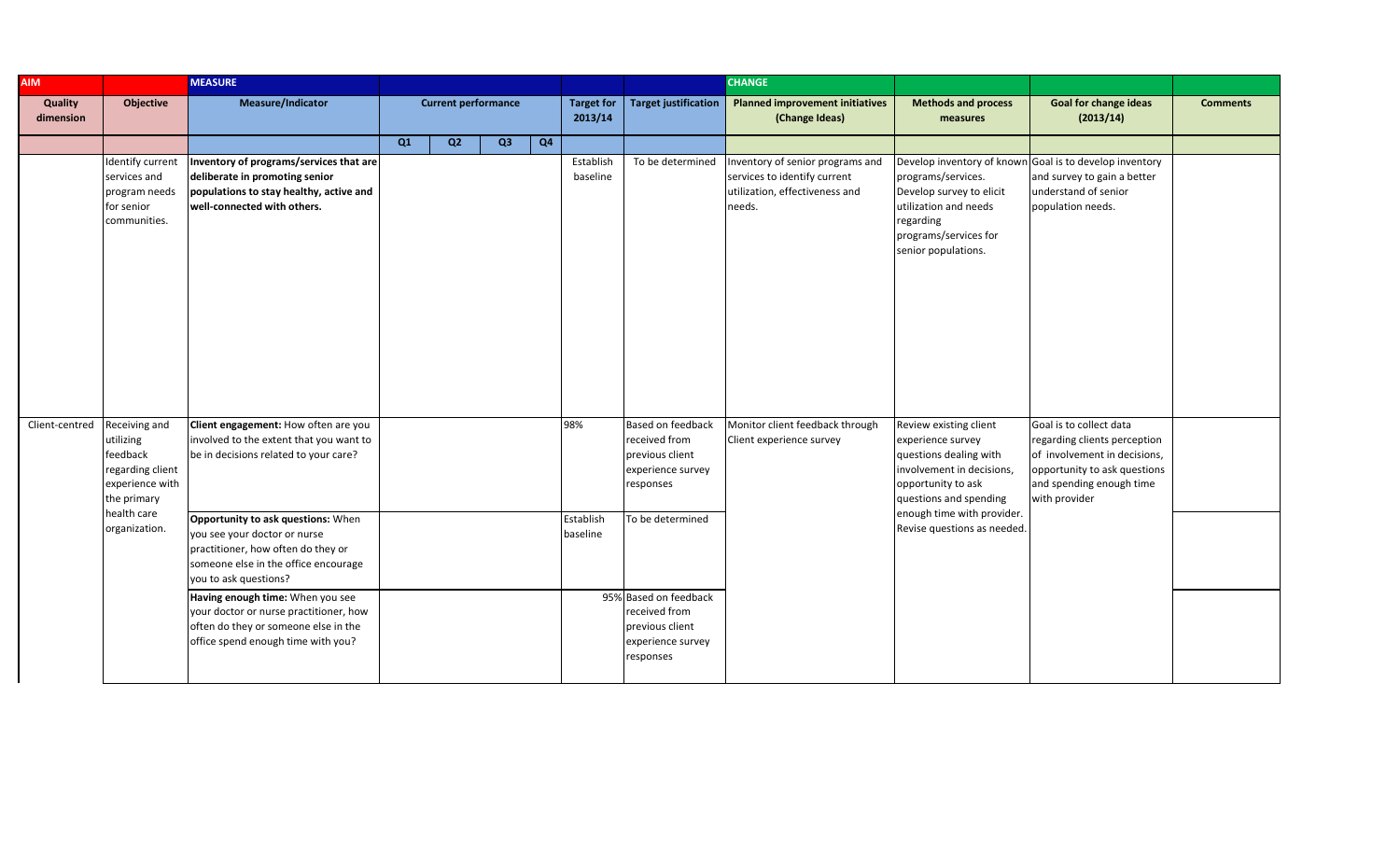| <b>AIM</b>           | <b>MEASURE</b>                                                                                    |                                              |    |                            |                |    |                              |                                                                                              | <b>CHANGE</b>                                                                                                                                                                                       |                                                                                                                                                                            |                                                                               |                                                                 |
|----------------------|---------------------------------------------------------------------------------------------------|----------------------------------------------|----|----------------------------|----------------|----|------------------------------|----------------------------------------------------------------------------------------------|-----------------------------------------------------------------------------------------------------------------------------------------------------------------------------------------------------|----------------------------------------------------------------------------------------------------------------------------------------------------------------------------|-------------------------------------------------------------------------------|-----------------------------------------------------------------|
| Quality<br>dimension | <b>Objective</b>                                                                                  | <b>Measure/Indicator</b>                     |    | <b>Current performance</b> |                |    | <b>Target for</b><br>2013/14 | <b>Target justification</b>                                                                  | <b>Planned improvement initiatives</b><br>(Change Ideas)                                                                                                                                            | <b>Methods and process</b><br>measures                                                                                                                                     | <b>Goal for change ideas</b><br>(2013/14)                                     | <b>Comments</b>                                                 |
|                      |                                                                                                   |                                              | Q1 | Q <sub>2</sub>             | Q <sub>3</sub> | Q4 |                              |                                                                                              |                                                                                                                                                                                                     |                                                                                                                                                                            |                                                                               |                                                                 |
|                      | Adhering to<br>leading practice<br>guildelines as<br>they relate to<br>Primary Health<br>Measures | <b>Increase Cervical Cancer Screening</b>    |    |                            |                |    |                              | 55% % of Female Clients<br>aged 18-69 who<br>have pap test within<br>the last three years    | Ensure eligible clients identified<br>and staff are competent at<br>encountering screening procedures eligible clients are flagged<br>provided.                                                     | All clinical staff participate<br>in EMR refresher training;<br>and notified. RN Health<br>Enabler to coordinate.                                                          | Goal is to maintain cervical<br>cancer screening at 55%                       | May change based on<br>2013/14 MSAA<br>refresh when<br>received |
|                      |                                                                                                   | <b>Increase Colorectal Screening Rate</b>    |    |                            |                |    |                              | 30% % of clients aged 50-<br>74 who have been<br>offered an FOBT test<br>in the last 2 Years | Ensure eligible clients identified<br>and staff are competent at<br>encountering screening procedures eligible clients are flagged<br>provided.                                                     | All clinical staff participate<br>in EMR refresher training;<br>and notified. RN Health<br>Enabler to coordinate.                                                          | Goal is to maintain colorectal<br>screening at 30%                            | May change based on<br>2013/14 MSAA<br>refresh when<br>received |
|                      |                                                                                                   | Increase CDM Interdisciplinary Team<br>Care  |    |                            |                |    |                              | 90% Proportion of CHC<br>Clients with type 2<br>Diabetes receiving                           | Ensure eligible clients identified,<br>interdisciplinary referrals are made in EMR refresher training;<br>and staff are competent at<br>interdisciplinary care encountering procedures<br>provided. | All clinical staff participate<br>eligible clients are flagged<br>and notified. Diabetes<br>Nurse Educators to<br>coordinate.                                              | Goal is to maintain CDM<br>interdisciplinary team care at 2013/14 MSAA<br>90% | May change based on<br>refresh when<br>received                 |
|                      |                                                                                                   | <b>Increase Influenza Vaccination Rate</b>   |    |                            |                |    |                              | 8% % of clients aged<br>over 6 months who<br>received a influenza<br>vaccine                 | Ensure eligible clients identified<br>and staff are competent at<br>encountering procedures<br>provided.                                                                                            | All clinical staff participate<br>in EMR refresher training;<br>eligible clients are flagged<br>and notified. RN Health<br>Enabler to coordinate.                          | Goal is to maintain influenza<br>vaccination rate at 8%                       | May change based on<br>2013/14 MSAA<br>refresh when<br>received |
|                      |                                                                                                   | <b>Increase Breast Cancer Screening Rate</b> |    |                            |                |    |                              | 46% % of female clients<br>aged 50-69 who<br>received a<br>mammography                       | Ensure eligible clients identified<br>and staff are competent at<br>encountering screening procedures eligible clients flagged and<br>provided.                                                     | All clinical staff participate<br>in EMR refresher training;<br>notified in Partnership with<br><b>Ont Breast Screening</b><br>Program. RN Health enabler<br>to follow up. | Goal is to maintain breast<br>cancer screening at 46%                         | May change based on<br>2013/14 MSAA<br>refresh when<br>received |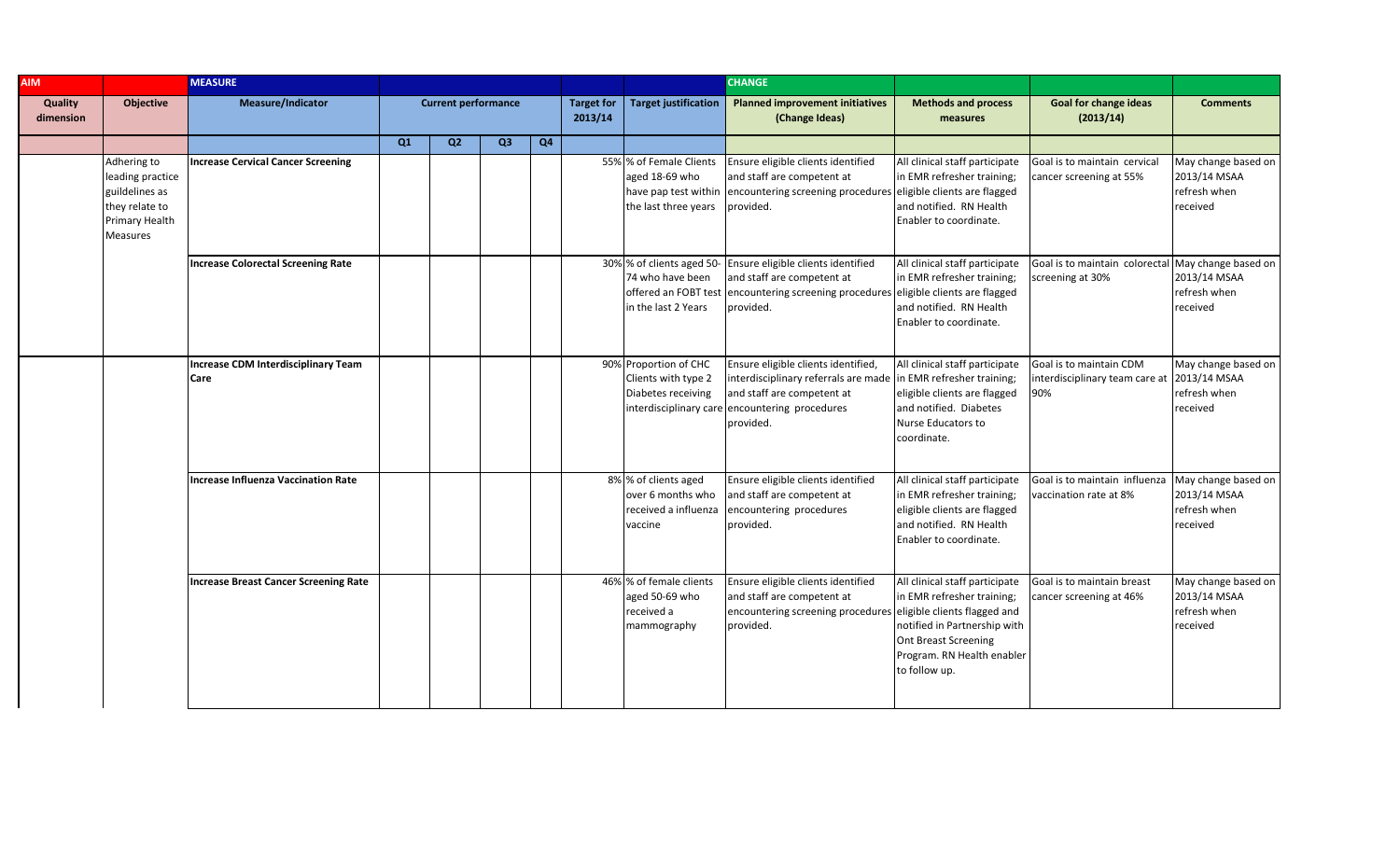| <b>AIM</b>           |                                                 | <b>MEASURE</b>                                                                                       |    |                            |                |    |                              |                                                                     | <b>CHANGE</b>                                                                                                                                                                                                                                        |                                                                                                                                                         |                                                                                                                                                                                                |                                                                 |
|----------------------|-------------------------------------------------|------------------------------------------------------------------------------------------------------|----|----------------------------|----------------|----|------------------------------|---------------------------------------------------------------------|------------------------------------------------------------------------------------------------------------------------------------------------------------------------------------------------------------------------------------------------------|---------------------------------------------------------------------------------------------------------------------------------------------------------|------------------------------------------------------------------------------------------------------------------------------------------------------------------------------------------------|-----------------------------------------------------------------|
| Quality<br>dimension | Objective                                       | Measure/Indicator                                                                                    |    | <b>Current performance</b> |                |    | <b>Target for</b><br>2013/14 | <b>Target justification</b>                                         | <b>Planned improvement initiatives</b><br>(Change Ideas)                                                                                                                                                                                             | <b>Methods and process</b><br>measures                                                                                                                  | <b>Goal for change ideas</b><br>(2013/14)                                                                                                                                                      | <b>Comments</b>                                                 |
|                      |                                                 |                                                                                                      | Q1 | Q <sub>2</sub>             | Q <sub>3</sub> | Q4 |                              |                                                                     |                                                                                                                                                                                                                                                      |                                                                                                                                                         |                                                                                                                                                                                                |                                                                 |
|                      |                                                 | <b>Periodic Health Examination</b>                                                                   |    |                            |                |    |                              | 50% % of active adults<br>the last 2 years                          | Ensure eligible clients identified<br>rostered clients aged and staff are competent at<br>18 years and older in encountering procedures<br>provided.                                                                                                 | All clinical staff participate<br>in EMR refresher training;<br>eligible clients are flagged<br>and notified. RN Health<br>Enabler to coordinate.       | Goal is to maintain periodic<br>halth examination at 50%                                                                                                                                       | May change based on<br>2013/14 MSAA<br>refresh when<br>received |
| Integration          | Improve client<br>follow up                     | Percentage of clients seeing their<br>primary care provider within 7 days<br>post hospital discharge |    |                            |                |    | Establish<br>baseline        | Target to be<br>determined                                          | Using data from IDS regarding post Review data from IDS<br>discharge of our clients to develop regarding post discharge of<br>a target for clients seeing their<br>primary care provider within 7 days for post discharge<br>post hospital discharge | our clients. Develop target                                                                                                                             | Data will be reviewed.<br>analyzed and used to inform<br>target baseline                                                                                                                       |                                                                 |
| Safety               | Ensuring<br>organizational<br>and client safety | All staff are competent and confident in<br>responding to Code White Incidents                       |    |                            |                |    |                              | 60% Code White drills<br>performed                                  | Initiate code white drills for all staff Plan quarterly code white                                                                                                                                                                                   | drills for all staff                                                                                                                                    | Goal is to provide timely<br>opportunities for staff to<br>utilize Code White training in<br>practice environment.<br>Increase staff participation in<br>quarterly code white drills by<br>60% |                                                                 |
|                      |                                                 | <b>Complete Human Resources</b><br>documentation on each employee                                    |    |                            |                |    |                              | applicable<br>requirements on file Centre employees<br>and complete | 80% HR File Audit review- Monitor and audit HR<br>documentation for all Health                                                                                                                                                                       | Review and adapt HR<br>checklist. Develop<br>schedule for HR audits.<br>Ensure staff provided<br>information regarding<br>outstanding<br>documentation. | Goal is to increase the<br>completeness of HR Chart<br>Audit by 80%                                                                                                                            |                                                                 |
|                      |                                                 | <b>Credentialing</b>                                                                                 |    |                            |                |    |                              | 100% All Health care<br>Professionals have<br>proof of credentials  | Monitor and audit heatlh<br>professional credentialing<br>documentation for all health<br>professionals                                                                                                                                              | Review and adapt health<br>professional credentialing<br>checklist. Develop<br>schedule for credential<br>audits. Ensure staff<br>provided information  | Goal is to maintain health<br>professional credentialing<br>documentation at 100%                                                                                                              |                                                                 |

regarding outstanding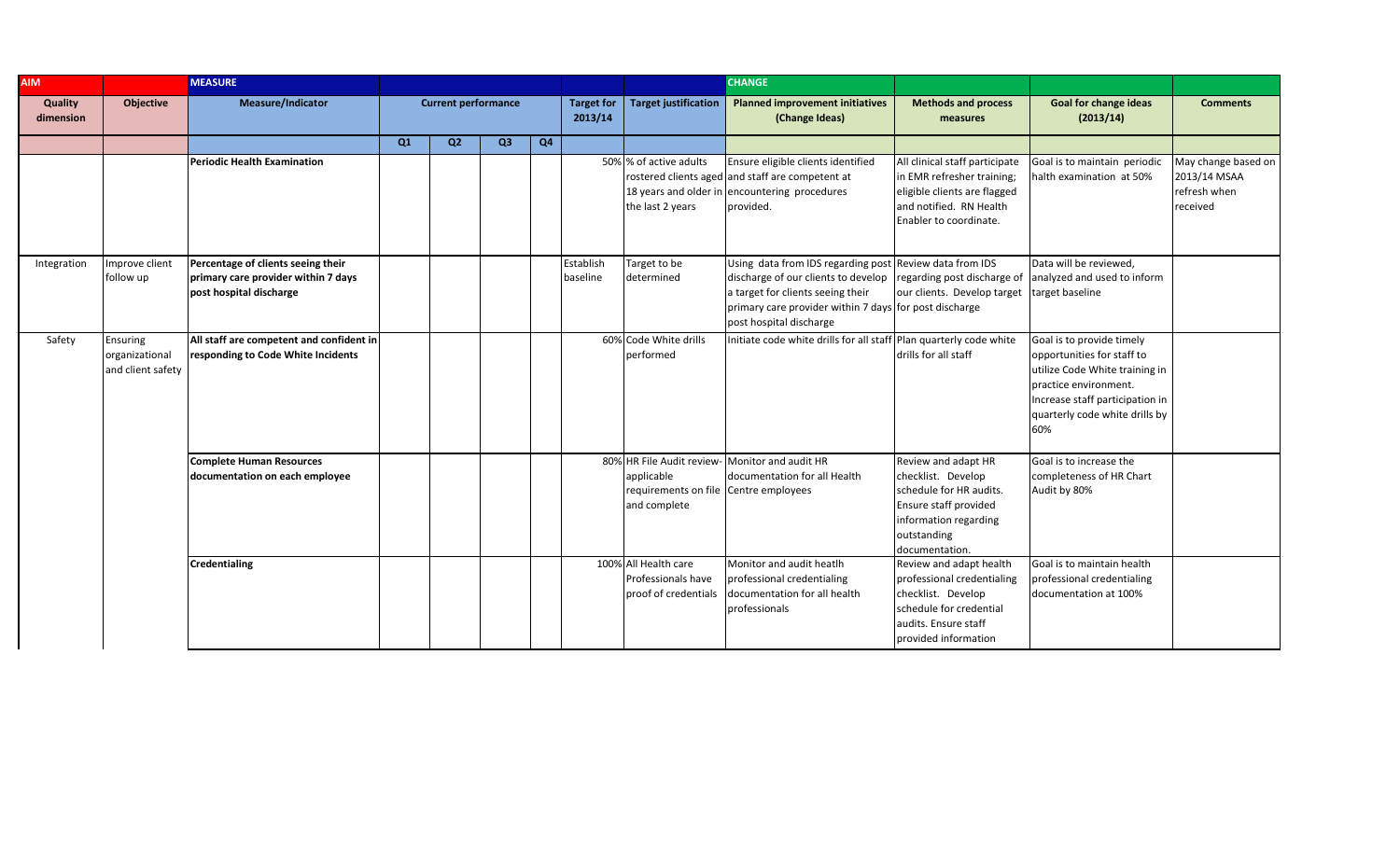| <b>AIM</b>           |                                                                                                                                                                                 | <b>MEASURE</b>                                                                                                                                                                                                                                                                                                                                                                                                                                                                                    |    |                            |                |                |                              |                                                                     | <b>CHANGE</b>                                                                                                                                                                 |                                                                                                                                                                                                                                                                                 |                                            |                                                                                                                                                                                                     |
|----------------------|---------------------------------------------------------------------------------------------------------------------------------------------------------------------------------|---------------------------------------------------------------------------------------------------------------------------------------------------------------------------------------------------------------------------------------------------------------------------------------------------------------------------------------------------------------------------------------------------------------------------------------------------------------------------------------------------|----|----------------------------|----------------|----------------|------------------------------|---------------------------------------------------------------------|-------------------------------------------------------------------------------------------------------------------------------------------------------------------------------|---------------------------------------------------------------------------------------------------------------------------------------------------------------------------------------------------------------------------------------------------------------------------------|--------------------------------------------|-----------------------------------------------------------------------------------------------------------------------------------------------------------------------------------------------------|
| Quality<br>dimension | Objective                                                                                                                                                                       | Measure/Indicator                                                                                                                                                                                                                                                                                                                                                                                                                                                                                 |    | <b>Current performance</b> |                |                | <b>Target for</b><br>2013/14 | <b>Target justification</b>                                         | <b>Planned improvement initiatives</b><br>(Change Ideas)                                                                                                                      | <b>Methods and process</b><br>measures                                                                                                                                                                                                                                          | <b>Goal for change ideas</b><br>(2013/14)  | <b>Comments</b>                                                                                                                                                                                     |
|                      |                                                                                                                                                                                 |                                                                                                                                                                                                                                                                                                                                                                                                                                                                                                   | Q1 | Q2                         | Q <sub>3</sub> | Q <sub>4</sub> |                              |                                                                     |                                                                                                                                                                               |                                                                                                                                                                                                                                                                                 |                                            |                                                                                                                                                                                                     |
|                      |                                                                                                                                                                                 | Improve and maintain rate of Lab<br>Reconciliation                                                                                                                                                                                                                                                                                                                                                                                                                                                |    |                            |                |                | Establish<br>baseline        | Ratio of Laboratory<br>request to<br>laboratory results<br>received | Expand lab reconcilation process to Ensure all clinicians forward Goal is to establish baseline<br>include external lab requisitions.                                         | all lab requisitons (both<br>internal and external) to<br>Lab Tech. Quartlerly, Lab<br><b>Tech Reconciles lab</b><br>requisitions given to lab<br>results received                                                                                                              | of internal/external lab<br>reconciliation |                                                                                                                                                                                                     |
| Effectiveness        | Maintain<br>organizational<br>financial health                                                                                                                                  | <b>No Budget Deficit</b>                                                                                                                                                                                                                                                                                                                                                                                                                                                                          |    |                            |                |                |                              | 0% Financial Statements                                             |                                                                                                                                                                               |                                                                                                                                                                                                                                                                                 |                                            |                                                                                                                                                                                                     |
|                      | Be an employer<br>of choice                                                                                                                                                     | Improve and maintain staff satisfaction<br>in areas below 75%                                                                                                                                                                                                                                                                                                                                                                                                                                     |    |                            |                |                |                              | 75% Employee<br>engagement survey:<br>salary<br>competitiveness     |                                                                                                                                                                               |                                                                                                                                                                                                                                                                                 |                                            |                                                                                                                                                                                                     |
| Equity               | Using evidence,<br>if populations<br>who experience<br>significant<br>unintended<br>health impacts<br>(positive or<br>negative) as a<br>policies,<br>programs or<br>initiatives | To be determined as part of project<br>being undertaken by all CHCs in the<br>HNHB LHIN. Together, the CHCs will<br>identify a parsimonious set of<br>indicators to demonstrate whether<br>equity is being achieved in selected<br>programs. Data will be analyzed to<br>assess inequities. (Data will be<br>result of planned stratifed by group, possibly including,<br>but not limited to disability,<br>aboriginals, age, homeless, ethno-<br>racial, rural-urban and sexual<br>orientation). |    |                            |                |                | Establish<br><b>Baseline</b> | To be determined                                                    | Select small set of indicators,<br>produce data resports, analyze.<br>Identify opportunities for<br>improvement in servicing<br>populations who may experience<br>inequities. | 100% of CHCs in the LHIN<br>will participate in project by analyzed and discussed<br>agreeing to share data, to<br>work together to identify<br>indicators and to anlayze<br>data. Centres will then<br>collaborate on possible QI<br>work to address identified<br>inequities. | Data will be produced,<br>among all CHCs.  | This is a collaborative<br>project that all CHCs<br>in the HNHB LHIN are<br>undertaking together.<br>Support for this work<br>will be provided by<br>the Quality and<br>Performance<br>Coordinator. |